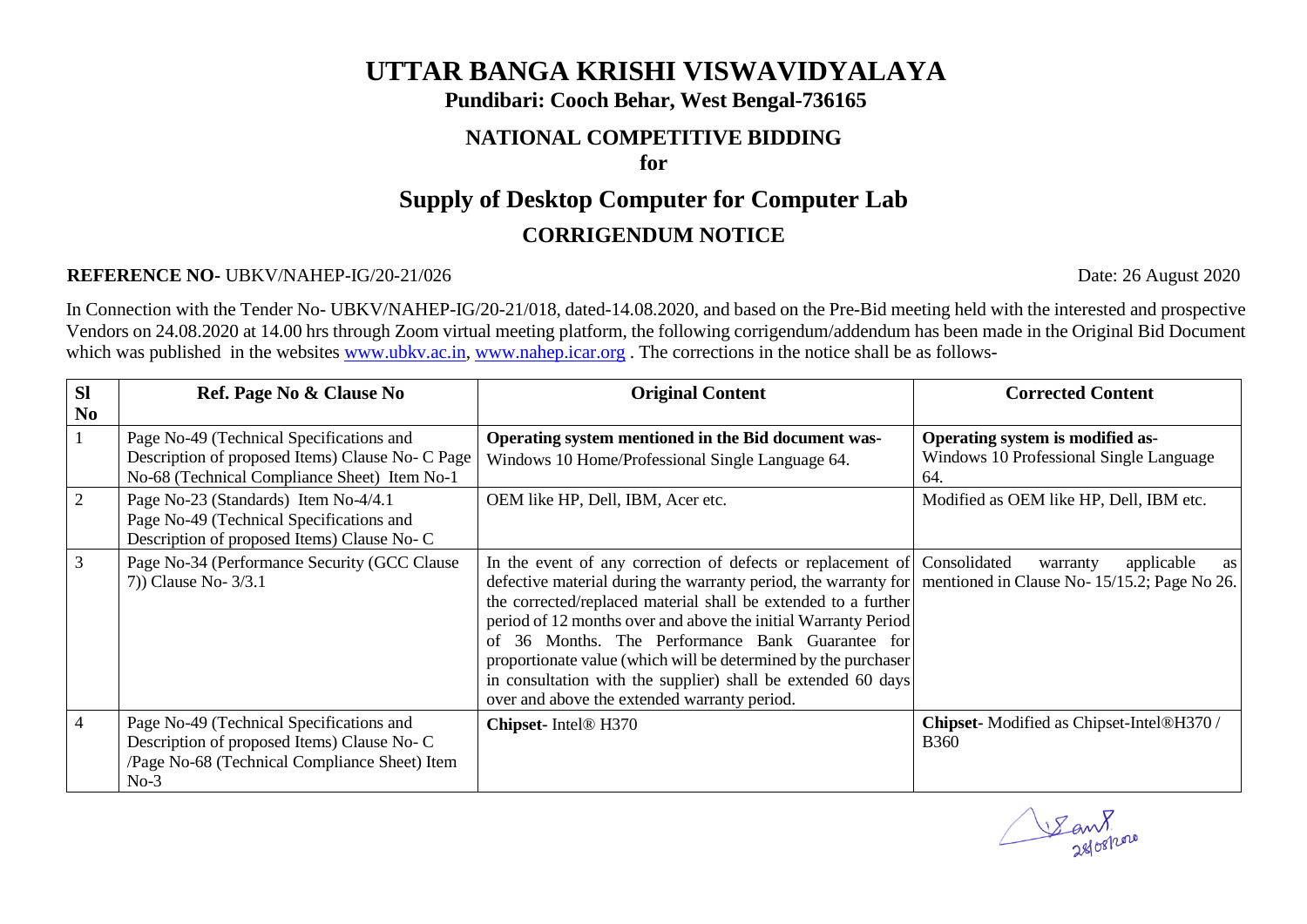| <b>SI</b><br>N <sub>0</sub> | Ref. Page No & Clause No                                                                                                                             | <b>Original Content</b>                                                                                                                                                                                             | <b>Corrected Content</b>                                                                                                                                                          |
|-----------------------------|------------------------------------------------------------------------------------------------------------------------------------------------------|---------------------------------------------------------------------------------------------------------------------------------------------------------------------------------------------------------------------|-----------------------------------------------------------------------------------------------------------------------------------------------------------------------------------|
| 5                           | Page No-49 (Technical Specifications and<br>Description of proposed Items) Clause No- C Page<br>No-68 (Technical Compliance Sheet) Item No-7         | Ports-<br>4-8 USB 3.1 Gen 1 Type-A; front and rear<br>headphone/microphone combo                                                                                                                                    | Ports-<br>Modified as 6 to 8 USB 3.1 Gen 1 Type-A;<br>front and rear headphone/microphone combo                                                                                   |
| 6                           | Page No-50 (Technical Specifications and<br>Description of proposed Items) Clause No- C /<br>Page No-68 (Technical Compliance Sheet) Item<br>$No-18$ | Software-<br>Licensed Microsoft Office Professional – (latest) Education<br>version<br>Antivirus with three years subscription                                                                                      | Software-<br>Modified as Licensed MS Office Standard<br>2019 Academic Version / Microsoft Office<br>Standard 2019 SNGL OLP NL Academic<br>Antivirus with three years subscription |
| $\tau$                      | Page No-50 (Technical Specifications and<br>Description of proposed Items) Clause No-C<br>/Page No-68 (Technical Compliance Sheet) Item<br>$No-11$   | <b>Video connectors-</b><br>VGA and HDMI-out 1.4 (with HDCP 2.2 support)                                                                                                                                            | No modification made                                                                                                                                                              |
| 8                           | Page No-50 (Technical Specifications and<br>Description of proposed Items) Clause No- C /<br>Page No-68 (Technical Compliance Sheet) Item<br>$No-10$ | <b>Memory card device-</b><br>3-in-1 Media Card Reader                                                                                                                                                              | Not Required.                                                                                                                                                                     |
| 9                           | Page No-54 (Price Schedule) Section-VI-C                                                                                                             | Item Price for Desktop computer with accessories-<br>Vendors requested for scope of separate pricing (Rate Quote)<br>for<br>i) Desktop Computer (as per specification)<br>ii) Software-Microsoft Office<br>iii) UPS | <b>Item Price for Desktop computer with</b><br>accessories- Modified Price Schedule<br>attached.                                                                                  |
| 10                          | Process of Bid Submission                                                                                                                            | Process of Bid Submission- Single Envelope System.                                                                                                                                                                  | Single Envelope system.                                                                                                                                                           |
| 11                          | <b>Bid Security Exemption</b>                                                                                                                        | Exemption for MSME registered firms for deposition of Bid<br>Security were not mentioned in the original Bid Document.                                                                                              | MSME registered firms are exempted from<br>deposition of Bid Security as per Government<br>norms.                                                                                 |

San 8 is now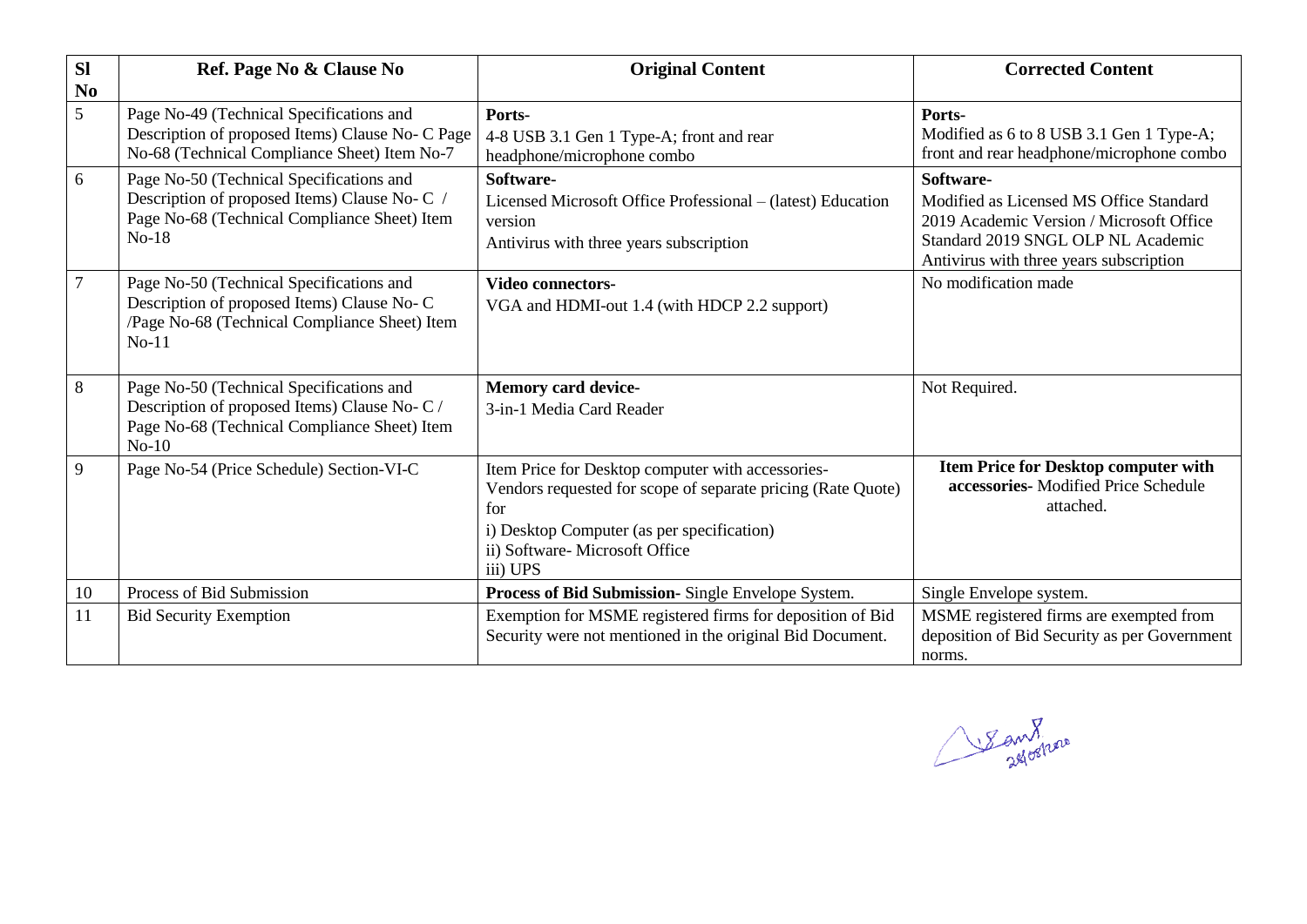#### **MODIFIED PRICE SCHEDULE**

- **A. Desktop computer with accessories [***see Section –VI: C***]**
- **1. Item Price for Desktop computer with accessories**

| (1)                                                                          | (2)                                          | (3)     | (4)                    | (5)                 |              |            |                              | (6)               | (7)                | (8)         |
|------------------------------------------------------------------------------|----------------------------------------------|---------|------------------------|---------------------|--------------|------------|------------------------------|-------------------|--------------------|-------------|
| <b>Schedule</b>                                                              | <b>Item Description</b>                      | Country | Quantity               | PRICE FOR EACH UNIT |              |            |                              | Unit              | <b>Total Price</b> | Sales, GST  |
| No.                                                                          |                                              | of      | and physical           | Ex-factory          | Excise Duty, | Packing &  | Inland Transportation,       | <b>Price</b>      |                    | and other   |
|                                                                              |                                              | Origin  | unit                   | $/Ex-$              | if any       | Forwarding | Insurance and other local    |                   |                    | taxes       |
|                                                                              |                                              |         |                        | warehouse           |              |            | costs incidental to delivery |                   |                    | payable, if |
|                                                                              |                                              |         |                        | /Ex- showroom       |              |            | (CIP Final Destination as    |                   |                    | contract is |
|                                                                              |                                              |         |                        | /Off-the-shelf      |              |            | per Schedule of              |                   |                    | awarded     |
|                                                                              |                                              |         |                        |                     |              |            | requirements), except AMC    |                   |                    |             |
|                                                                              |                                              |         |                        | (a)                 | (b)          | (c)        | (d)                          | $(a)+(b)+(c)+(d)$ | $[(6)\times(4)]$   |             |
| Schedule-1                                                                   | <b>Desktop Computers</b><br>with Accessories |         | $140$ nos              |                     |              |            |                              |                   |                    |             |
| Schedule-2                                                                   | Software-Microsoft<br>Office                 |         | For 140 nos<br>Desktop |                     |              |            |                              |                   |                    |             |
| Schedule-3                                                                   | <b>UPS</b>                                   |         | $140$ nos              |                     |              |            |                              |                   |                    |             |
| <b>Total Price (in figure)</b> = price of Schedule-1+ Schedule-2+ Schedule-3 |                                              |         |                        |                     |              |            |                              |                   |                    |             |
| Total Price (in words):                                                      |                                              |         |                        |                     |              |            |                              |                   |                    |             |

**Note:** 

(a) Bid evaluation will be based on Total Price (Before GST)

(b) In case of discrepancy between unit price and total price, the unit price shall prevail.

\_\_\_\_\_\_\_\_\_\_\_\_\_\_\_\_\_\_\_\_\_\_\_\_\_\_\_\_\_\_\_\_\_\_\_\_\_\_\_\_\_\_\_\_

- (c) In case of discrepancy between total price (*in figure*) and Total Price (*in words*) and the total price (*in words*) shall prevail.
- (d) Valid DSIR certificate will be issued to successful bidder by the University for claiming GST exemption.

\_\_\_\_\_\_\_\_\_\_\_\_\_\_\_\_\_\_\_\_\_\_\_\_\_\_\_\_\_\_\_\_\_\_\_\_\_\_\_\_\_\_\_\_

Signature of the Bidder:

Name:

Business Address:

Sant nove

Place:

Date: